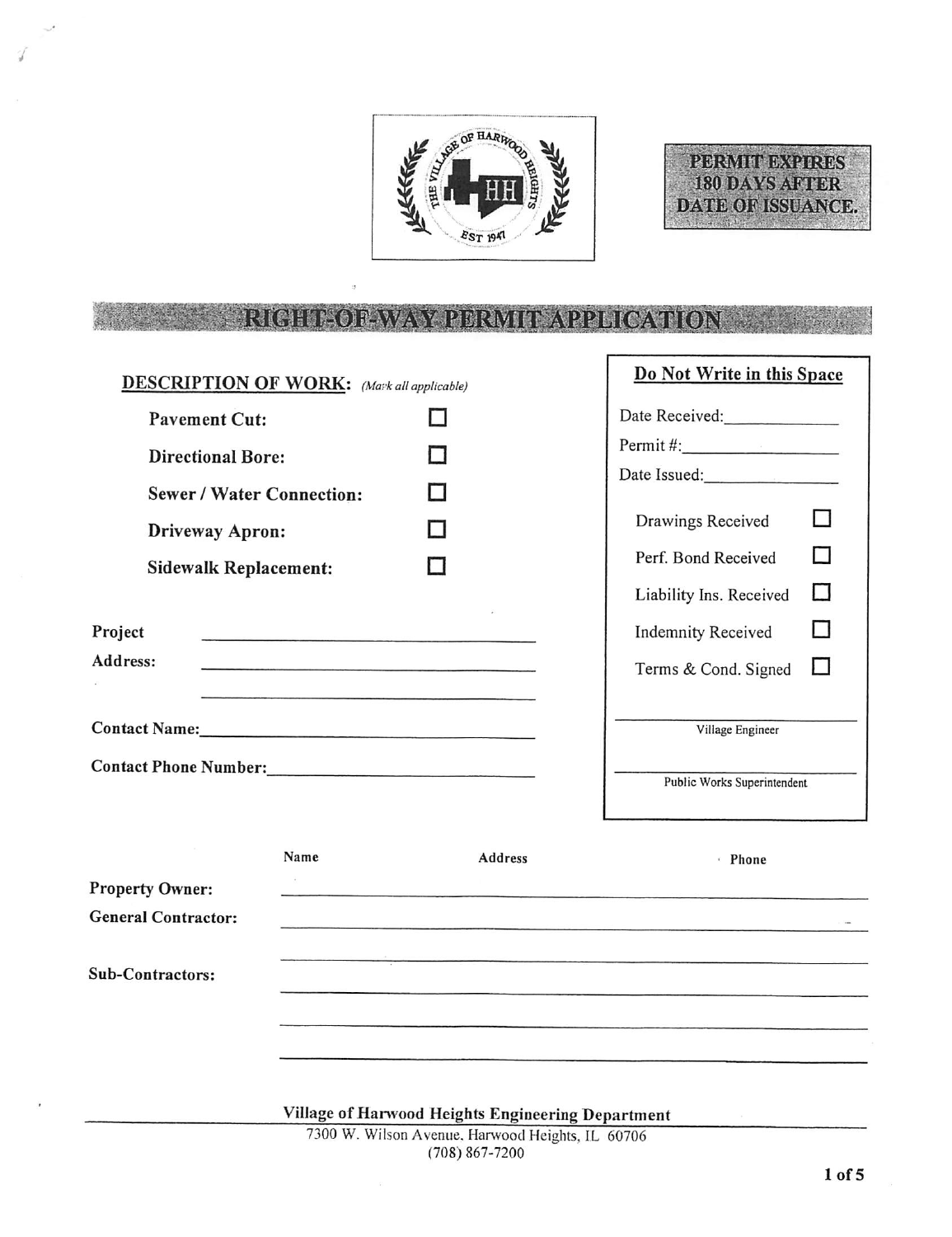# **REQUIRED SUBMITIALS/CONTRACTOR CHECKLIST**

Permission to utilize the Harwood Heights Right-of-way will not be granted until the following submittals are provided and reviewed.

#### $\Box$ PROJECT DRAWINGS:

The contractor shall submit construction drawings which indicate the dimensioned location and limits of the proposed work (including the location of all conflicting utilities, existing surface improvements, proposed excavations, boring pits, pole installations, pavement cuts, driveway apron installations, etc.

NOTE: All proposed installations shall maintain a minimum horizontal separation of  $18^n$  from any existing public infrastructure, and a minimum vertical separation of 18" from any existing public infrastructure.

#### PERFORMANCE BOND:  $\Box$

A cash bond in the amount of \$2,000 with the Village of Harwood Heights listed as beneficiary shall be provided prior to the issuance of a Right-of-way permit. In the event that restoration is not performed to the satisfaction of the Village, the bond will be utilized to complete such work. In no case will the bond be released prior to the inspection an approval of all necessary restoration.

#### LIABILITY INSURANCE:  $\Box$

The contractor shall provide proof of liability insurance in the amount of \$1,000,000 which includes a special provision listing the "Village of Harwood Heights as additional insured".

### $\Box$

INDEMNITY AGREEMENT (form attached - Page 3):

The permit applicant shall submit a signed indemnity agreement (attached) to the Village of Harwood Heights prior to the issuance of a Right-of-way permit.

#### TERMS AND CONDITIONS (form attached - Pages 4-5):  $\Box$

The contractor shall sign the attached terms and conditions form (attached) which will certify that he has read and examined the application and represents that all work will conform to the terms and conditions attached.